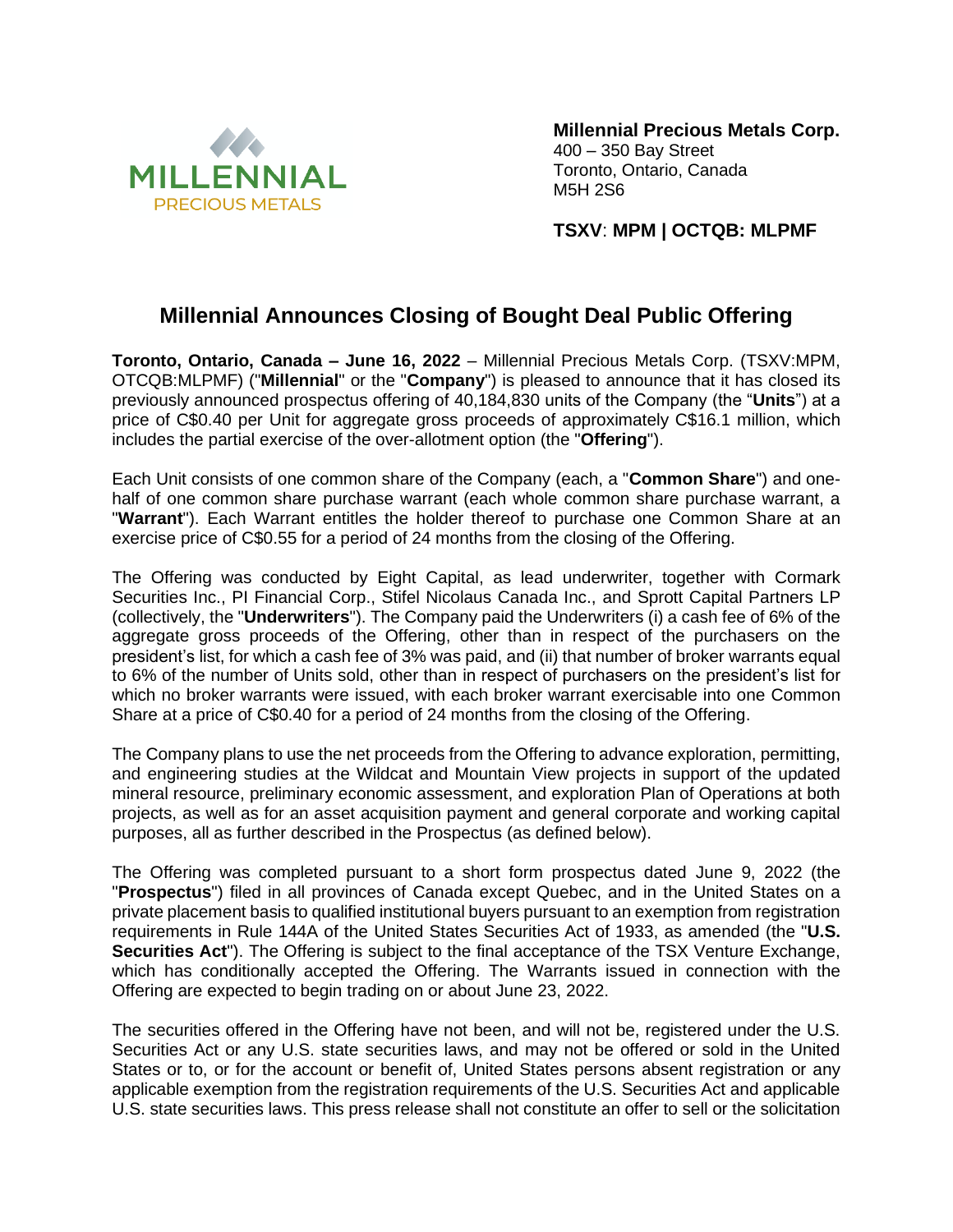of an offer to buy securities in the United States, nor will there be any sale of these securities in any jurisdiction in which such offer, solicitation or sale would be unlawful.

## **ABOUT MILLENNIAL PRECIOUS METALS CORP.**

Millennial Precious Metals (TSXV:MPM, OTCQB:MLPMF) is an exploration and development company focused on unlocking quality ounces through the responsible expansion of its eight gold and silver projects located in Nevada and Arizona, USA. The Company plans to accelerate the development of its two flagship projects located in Nevada: Wildcat and Mountain View. The Wildcat Inferred Mineral Resource estimate contains 776,000 ounces of oxide Au (60.8 million tonnes at 0.40 g/t Au; effective date of November 18, 2020) and the Mountain View Inferred Mineral Resource estimate contains 427,000 ounces of oxide Au (23.2 million tonnes at 0.57 g/t Au; effective date of November 15, 2020). Technical reports titled "NI 43-101 Technical Report Resource Estimate for the Wildcat Project, Pershing County, Nevada, United States", dated November 20, 2020 with an effective date of November 18, 2020 prepared by William J. Lewis, B.Sc., P.Geo., Rodrigo Calles-Montijo, MSc., CPG, and Leonardo de Souza, MAusIMM (CP) and "NI 43-101 Technical Report for the Mountain View Project, Washoe Country, Nevada, USA", dated November 25, 2020 with an effective date of November 15, 2020, prepared by William J. Lewis, B.Sc., P.Geo., Rodrigo Calles-Montijo, MSc., CPG, and Leonardo de Souza, MAusIMM (CP) are available on Millennial's issuer profile on SEDAR at [www.sedar.com.](http://www.sedar.com/)

Millennial Precious Metals is led by an experienced management team and board of directors with a proven track record of success in financing and developing high-quality mining projects. The Company is well positioned to create value for all stakeholders by applying a systematic strategy to advance and de-risk all eight projects over the next few years.

For further information, please contact:

Jason Kosec, President, CEO & Director [jason.kosec@millennialpm.com](mailto:jason.kosec@millennialpm.com) Dir.: 250-552-7424

Jason Banducci, Vice President, Corporate Development [jason.banducci@millennialpm.com](mailto:jason.banducci@millennialpm.com) Dir.: 647-537-8295

Corporate Website: <https://millennialpreciousmetals.com/>

## **QUALIFIED PERSON**

The information in this news release was reviewed and approved by Raphael Dutaut, Ph.D., P.Geo., Vice President, Exploration for Millennial Precious Metals Corp. Mr. Dutaut is a QP as defined by NI 43-101.

## **CAUTION REGARDING FORWARD LOOKING STATEMENTS**

*Certain statements in this news release are forward-looking statements, which reflect the*  expectations of management regarding the business development objectives and plans of *Millennial.*